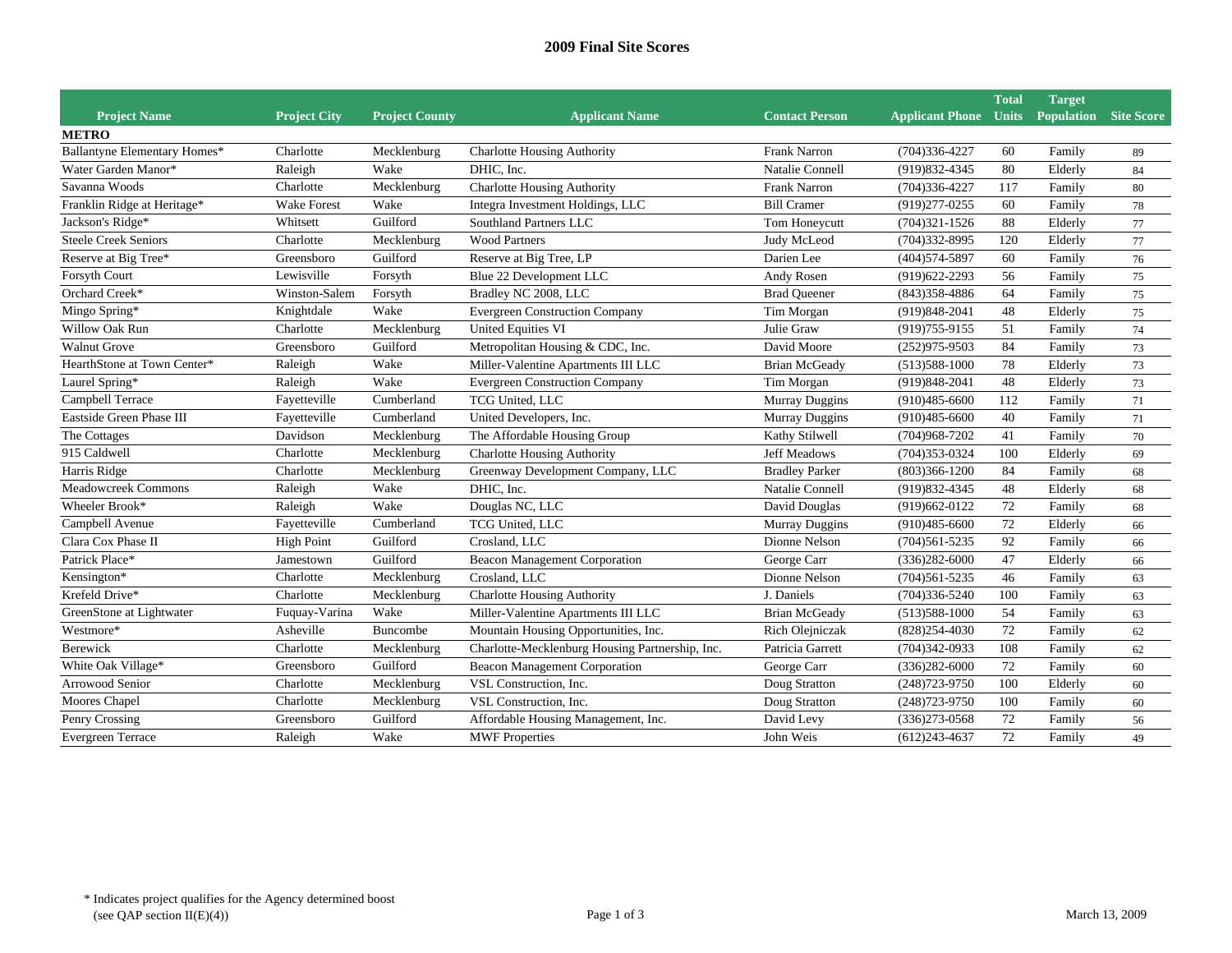## **2009 Final Site Scores**

|                               |                     |                       |                                          |                        |                              | <b>Total</b> | <b>Target</b>                |    |
|-------------------------------|---------------------|-----------------------|------------------------------------------|------------------------|------------------------------|--------------|------------------------------|----|
| <b>Project Name</b>           | <b>Project City</b> | <b>Project County</b> | <b>Applicant Name</b>                    | <b>Contact Person</b>  | <b>Applicant Phone Units</b> |              | <b>Population</b> Site Score |    |
| <b>CENTRAL</b>                |                     |                       |                                          |                        |                              |              |                              |    |
| Powell Spring*                | Pittsboro           | Chatham               | <b>Evergreen Construction Company</b>    | Tim Morgan             | $(919)848-2041$              | 49           | Elderly                      | 87 |
| Forest Park Crossing*         | Kannapolis          | Cabarrus              | Douglas NC, LLC                          | David Douglas          | $(919)662-0122$              | 56           | Family                       | 81 |
| Greylin Manor                 | Statesville         | Iredell               | Solstice Partners, LLC                   | Cathy Connors          | (919)610-7883                | 66           | Elderly                      | 78 |
| Scottish Glenn II             | Laurinburg          | Scotland              | Opportunity Inc.                         | Nancy Walker           | $(910)276 - 2582$            | 40           | Family                       | 77 |
| <b>Grants Creek Crossing</b>  | Salisbury           | Rowan                 | Crosland, LLC                            | Dionne Nelson          | $(704)561 - 5235$            | 104          | Family                       | 75 |
| Westridge Village*            | Salisbury           | Rowan                 | Wynnefield Properties, Inc.              | Patty Reeder           | $(336)454 - 6134$            | 48           | Family                       | 75 |
| Henson Ridge*                 | Albemarle           | Stanly                | Wynnefield Properties, Inc.              | Patty Reeder           | $(336)454 - 6134$            | 48           | Family                       | 75 |
| Mebane Mill Lofts             | Mebane              | Alamance              | Landmark Asset Services, Inc.            | <b>Bill Scantland</b>  | $(336)714 - 8920$            | 75           | Family                       | 74 |
| <b>Bellemont Oaks</b>         | Pittsboro           | Chatham               | NCHF Affordable Housing Corp.            | John Nichols           | $(336)725 - 3568$            | $72\,$       | Family                       | 74 |
| Sara Place                    | Reidsville          | Rockingham            | <b>Beacon Management Corporation</b>     | George Carr            | $(336)282 - 6000$            | 56           | Elderly                      | 72 |
| Pine Trace                    | Aberdeen            | Moore                 | Wynnefield Properties, Inc.              | Patty Reeder           | $(336)454-6134$              | 56           | Family                       | 68 |
| <b>Wexford Pointe</b>         | Concord             | Cabarrus              | Solstice Partners, LLC                   | Cathy Connors          | $(919)610-7883$              | 106          | Family                       | 67 |
| Kirkwood Gardens              | Thomasville         | Davidson              | Weaver-Kirkland Housing, LLC             | Mark Morgan            | $(336)378-7900$              | 64           | Elderly                      | 65 |
| Kirkwood Village              | Thomasville         | Davidson              | Weaver-Kirkland Housing, LLC             | Mark Morgan            | $(336)378-7900$              | 72           | Family                       | 65 |
| Western Manor*                | Sanford             | Lee                   | Southland Partners LLC                   | Tom Honeycutt          | $(704)321 - 1526$            | 88           | Elderly                      | 51 |
|                               |                     |                       |                                          |                        |                              |              |                              |    |
| <b>EAST</b>                   |                     |                       |                                          |                        |                              |              |                              |    |
| Glenstal*                     | Jacksonville        | Onslow                | East Carolina Community Development Inc. | Keith Walker           | $(252)504-3996$              | 56           | Elderly                      | 84 |
| Glenbrook Villas*             | Jacksonville        | Onslow                | Fitch Development Group, Inc.            | Hollis Fitch           | $(704)632-0407$              | 72           | Family                       | 84 |
| Glenbrook Terrace*            | Jacksonville        | Onslow                | Southland Partners LLC                   | Tom Honeycutt          | $(704)321 - 1526$            | 60           | Elderly                      | 84 |
| Wind Song*                    | Wilmington          | New Hanover           | RHA Housing Inc.                         | <b>Chase Northcutt</b> | $(404)364 - 2937$            | 75           | Elderly                      | 82 |
| Huntington Place*             | Jacksonville        | Onslow                | Wynnefield Properties, Inc.              | Patty Reeder           | $(336)454 - 6134$            | 72           | Family                       | 81 |
| <b>Swanzy Ridge</b>           | Elizabethtown       | Bladen                | Ilex Properties, LLC                     | <b>Holly Smith</b>     | $(919)363 - 1677$            | 48           | Family                       | 79 |
| Chapel Ridge                  | Roanoke Rapids      | Halifax               | <b>United Equities VI</b>                | Julie Graw             | $(919)755-9155$              | 50           | Family                       | 77 |
| <b>Clayton Green</b>          | Clayton             | Johnston              | United Developers, Inc.                  | <b>Murray Duggins</b>  | $(910)485 - 6600$            | 80           | Family                       | 75 |
| <b>Autumn Crest</b>           | Kinston             | Lenoir                | Metropolitan Housing & CDC, Inc.         | David Moore            | $(252)975-9503$              | 56           | Family                       | 74 |
| <b>Ashebrook Park</b>         | Wilson              | Wilson                | Pendergraph Development, LLC             | Frankie Pendergraph    | $(919)755-0558$              | 56           | Family                       | 74 |
| The Reserve at Macon Pointe   | Nashville           | Nash                  | Ilex Properties, LLC                     | <b>Holly Smith</b>     | $(919)363-1677$              | 48           | Family                       | 73 |
| Juniper Creek                 | Leland              | Brunswick             | Greenway Development Company, LLC        | <b>Brad Parker</b>     | $(803)366 - 1200$            | 72           | Family                       | 71 |
| Taylor West at Taylor Estates | Wilmington          | New Hanover           | Housing and Economic Opportunities, Inc. | Glenn Floyd            | $(910)341 - 7700$            | 48           | Family                       | 71 |
| James A. Walker               | Wilmington          | New Hanover           | Landmark Asset Services, Inc.            | <b>Bill Scantland</b>  | $(336)714 - 8920$            | 37           | Elderly                      | 68 |
| Poyner Place                  | Kinston             | Lenoir                | <b>Evergreen Construction Company</b>    | Tim Morgan             | (919) 848-2041               | 49           | Family                       | 67 |
| The Broadmore*                | Supply              | Brunswick             | Metropolitan Housing & CDC, Inc.         | David Moore            | $(252)975-9503$              | 48           | Family                       | 56 |
| Rosewood Townes               | Rosewood            | Wayne                 | John T. Bell                             | Jim Yamin              | (919)810-0371                | 44           | Family                       | 56 |
| Jarvis Landing*               | Jarvisburg          | Currituck             | The Affordable Housing Group             | Kathy Stillwell        | $(704)968 - 7202$            | 46           | Family                       | 50 |
| Renaissance                   | Wilson              | Wilson                | John H. Wellons Foundation, Inc.         | Don Wellons            | $(910)892 - 0436$            | 56           | Elderly                      | 50 |